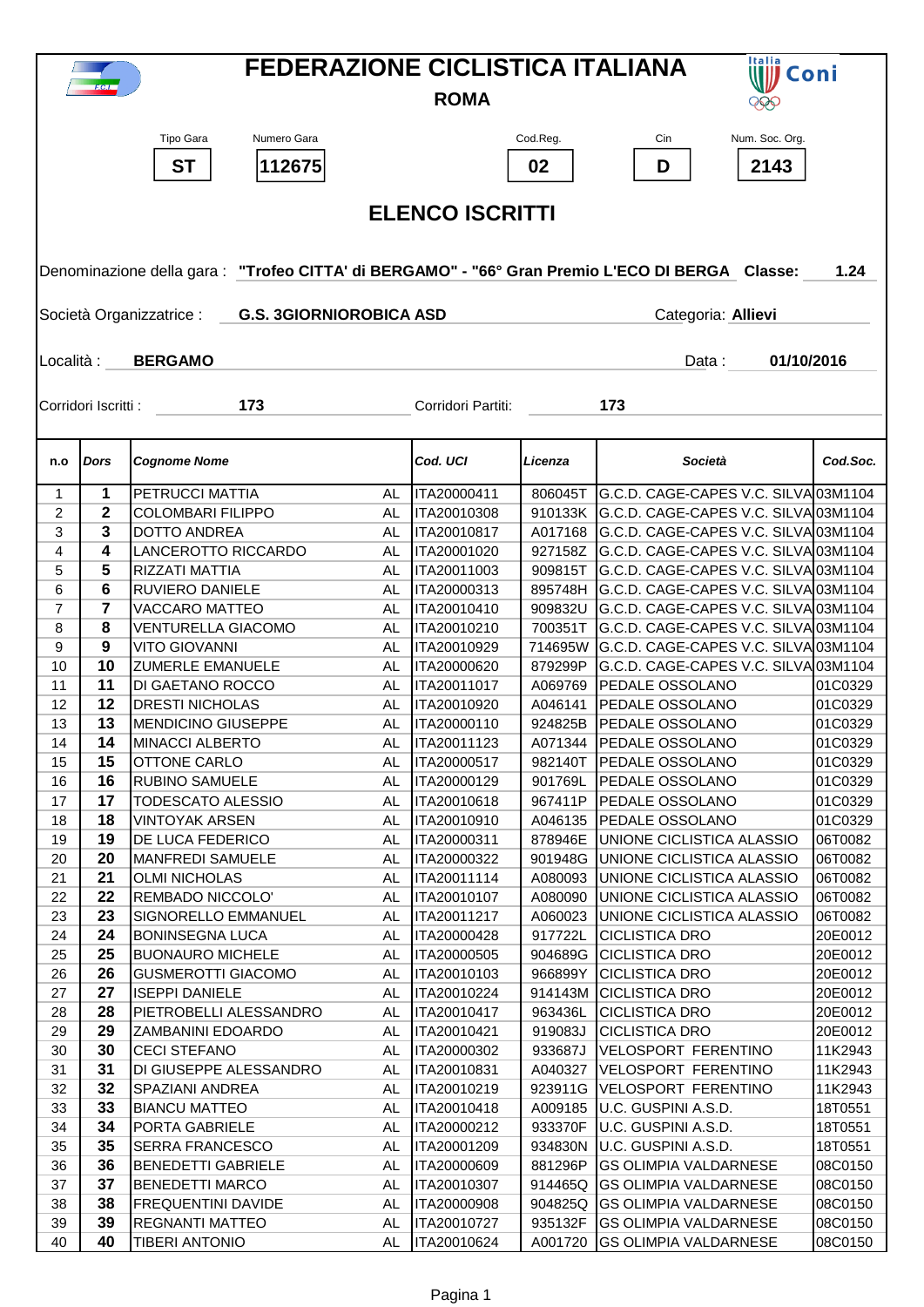| n.o      | Dors     | Cognome Nome                               |           | Cod. UCI                   | Licenza            | Società                                                                    | Cod.Soc.           |
|----------|----------|--------------------------------------------|-----------|----------------------------|--------------------|----------------------------------------------------------------------------|--------------------|
| 41       | 41       | <b>CREOLA FABIO</b>                        | AL        | ITA20000615                | 927617M            | B.C. 2000 BORGOMANERO                                                      | 01A1378            |
| 42       | 42       | <b>GARZI FABIO</b>                         | AL        | ITA20000122                | 941035P            | B.C. 2000 BORGOMANERO                                                      | 01A1378            |
| 43       | 43       | <b>BRESSANINI STEFANO</b>                  | AL        | ITA20000908                | 921747Z            | ASD VELOCE CLUB BORGO                                                      | 20H0023            |
| 44       | 44       | PASINI LORENZO                             | AL        | ITA20011010                | 957668N            | ASD VELOCE CLUB BORGO                                                      | 20H0023            |
| 45       | 45       | SANDRI EDOARDO                             | AL        | ITA20010801                | 794221T            | ASD VELOCE CLUB BORGO                                                      | 20H0023            |
| 46       | 46       | BARZOTTO ANDREA                            | AL        | ITA20000924                | 965907X            | SPRINT VIDOR LA VALLATA ASI 03S0714                                        |                    |
| 47       | 47       | FREZZA DAVIDE                              | AL        | ITA20000824                | 799018G            | SPRINT VIDOR LA VALLATA ASI 03S0714                                        |                    |
| 48       | 48       | PALADIN LUCA                               | AL        | ITA20000424                | 868137Z            | SPRINT VIDOR LA VALLATA ASI 03S0714                                        |                    |
| 49       | 49       | <b>TOMASI MARCO</b>                        | <b>AL</b> | ITA20010517                | 934096E            | SPRINT VIDOR LA VALLATA ASI 03S0714                                        |                    |
| 50       | 50       | <b>CARPENE SAMUELE</b>                     | AL        | ITA20000331                | 896354X            | OFF.ALBERTI U.C. VAL D'ILLASI 03G0752                                      |                    |
| 51       | 51       | <b>BELLONI MASSIMILIANO</b>                | AL        | ITA20010708                | 989400G            | V.C. PONTENURE 1957-F. ZEPP 07D0051                                        |                    |
| 52       | 52<br>53 | <b>FACCHINI DAVIDE</b>                     | AL        | ITA20011207<br>ITA20000519 | A042120            | V.C. PONTENURE 1957-F. ZEPP 07D0051<br>V.C. PONTENURE 1957-F. ZEPP 07D0051 |                    |
| 53       | 54       | <b>OMATI FRANCESCO</b><br>REPETTI LEONARDO | AL        |                            | 963643B            |                                                                            |                    |
| 54       | 55       | RAVANELLI DAVID                            | AL<br>AL  | ITA20000105<br>ITA20000530 | 933606Z<br>892723M | V.C. PONTENURE 1957-F. ZEPP 07D0051<br>U.C VALLE DI CEMBRA                 |                    |
| 55<br>56 | 56       | <b>FANTINI NICOLAS</b>                     | <b>AL</b> | ITA20000930                | A033359            | <b>VIGOR - CYCLING TEAM</b>                                                | 20S0390<br>01H1137 |
| 57       | 57       | <b>OLIVERO SIMONE</b>                      | AL        | ITA20010429                | 925713K            | <b>VIGOR - CYCLING TEAM</b>                                                | 01H1137            |
| 58       | 58       | <b>BAGLIONI ENRICO</b>                     | AL        | ITA20010104                | 927526A            | SC PEDALE TOSCANO PONTICI 08C0310                                          |                    |
| 59       | 59       | <b>BOSCHI JACOPO</b>                       | AL        | ITA20010206                | 926052R            | SC PEDALE TOSCANO PONTICI 08C0310                                          |                    |
| 60       | 60       | <b>BOSCHI MATTEO</b>                       | AL        | ITA20010206                | 926053J            | SC PEDALE TOSCANO PONTICII08C0310                                          |                    |
| 61       | 61       | <b>BROGI EDOARDO</b>                       | AL        | ITA20001103                | 988070E            | SC PEDALE TOSCANO PONTICII08C0310                                          |                    |
| 62       | 62       | CAPPELLI ALESSANDRO                        | AL        | ITA20011023                | 885353T            | SC PEDALE TOSCANO PONTICII08C0310                                          |                    |
| 63       | 63       | DELLA LUNGA FRANCESCO                      | AL        | ITA20010502                | 967634W            | SC PEDALE TOSCANO PONTICI 08C0310                                          |                    |
| 64       | 64       | <b>GUARDUCCI COSIMO</b>                    | AL        | ITA20010215                | 933232R            | <b>SC PEDALE TOSCANO PONTICI 08C0310</b>                                   |                    |
| 65       | 65       | LANARI LEONARDO                            | AL        | ITA20010416                | 993618Z            | SC PEDALE TOSCANO PONTICI 08C0310                                          |                    |
| 66       | 66       | <b>BERTORELLO LUCA</b>                     | AL        | ITA20010101                | 710576E            | <b>GENOA BIKE VALLESTURA</b>                                               | 06C1178            |
| 67       | 67       | <b>CAMPI GIACOMO</b>                       | AL        | ITA20010507                | 715254C            | <b>GENOA BIKE VALLESTURA</b>                                               | 06C1178            |
| 68       | 68       | <b>GHIGINO VALTER</b>                      | AL        | ITA20000912                | 705347Q            | <b>GENOA BIKE VALLESTURA</b>                                               | 06C1178            |
| 69       | 69       | PASTORINO DAVIDE                           | AL        | ITA20010731                | 923995D            | <b>GENOA BIKE VALLESTURA</b>                                               | 06C1178            |
| 70       | 70       | PESCE FRANCESCO                            | AL        | ITA20010528                | 956901Y            | <b>GENOA BIKE VALLESTURA</b>                                               | 06C1178            |
| 71       | 71       | <b>CARRO' SIMONE</b>                       | AL        | ITA20001122                | 718834V            | <b>PEDALE ACQUESE</b>                                                      | 01Z0075            |
| 72       | 72       | MANNARINO FRANCESCO                        | AL        | ITA20010626                | 959990G            | <b>PEDALE ACQUESE</b>                                                      | 01Z0075            |
| 73       | 73       | TOLA DANILO                                | AL        | ITA20001130                | 894854K            | S.C. TERRANOVA FANCELLO C18N0095                                           |                    |
| 74       | 74       | <b>DEBIASI ANDREA</b>                      | AL        | ITA20011016                |                    | 928221Z C.C. FORTI E VELOCI                                                | 20L0001            |
| 75       | 75       | <b>NESSLER MARTIN</b>                      | AL        | ITA20000508                |                    | 883068X C.C. FORTI E VELOCI                                                | 20L0001            |
| 76       | 76       | POLO MATTEO                                | AL        | ITA20000506                | A076232            | C.C. FORTI E VELOCI                                                        | 20L0001            |
| 77       | 77       | ED DAHBI DANIEL YOSEF                      | AL        | ITA20001031                | A008618            | ASD G.C. SISSIO TEAM                                                       | 03M2854            |
| 78       | 78       | <b>GRAZIATO NICOLA</b>                     | AL        | ITA20000402                | 986508V            | CLUB CICLISTICO ESTE                                                       | 03X0004            |
| 79       | 79       | MENESELLO SAMUELE                          | AL.       | ITA20000617                | 922564K            | CLUB CICLISTICO ESTE                                                       | 03X0004            |
| 80       | 80       | SERGIANO GIOVANNI                          | AL        | ITA20000622                | 896745X            | <b>CLUB CICLISTICO ESTE</b>                                                | 03X0004            |
| 81       | 81       | <b>FARRIS EMANUELE</b>                     | AL        | ITA20010627                | 710769X            | GRUPPO SPORTIVO PEDALE SI 18K0092                                          |                    |
| 82       | 82       | SATTA GIUSEPPE                             | AL        | ITA20000716                | A071499            | GRUPPO SPORTIVO PEDALE SI 18K0092                                          |                    |
| 83       | 83       | CASULA DAVIDE                              | AL        | ITA20000523                | A038842            | <b>CICL. ROSTESE ASD</b>                                                   | 01S0099            |
| 84       | 84       | <b>BONANNI CHRISTIAN</b>                   | AL.       | ITA20000118                | 881251Z            | V.C. SCHIO A.S.D.                                                          | 03J3156            |
| 85       | 85       | <b>GRENDENE MARCO</b>                      | AL        | ITA20001004                | 883713J            | V.C. SCHIO A.S.D.                                                          | 03J3156            |
| 86       | 86       | RACCANI SIMONE                             | AL.       | ITA20010302                | 960450P            | V.C. SCHIO A.S.D.                                                          | 03J3156            |
| 87       | 87       | MENEGOTTO JACOPO                           | AL.       | ITA20000726                | 894983D            | U.C. CONSCIO PEDALE DEL SIL 03G0879                                        |                    |
| 88       | 88       | APPOLONI ALBERTO                           | AL.       | ITA20000810                | 993033A            | A.S.D. US AUSONIA CSI PESCAN03V0101                                        |                    |
| 89       | 89       | <b>AMBROSINI LINO</b>                      | AL        | SUI20000105                |                    | VELO CLUB ARBEDO-CASTIONE                                                  |                    |
| 90       | 90       | <b>DAVID GIOELE</b>                        | AL        | SUI20010413                |                    | VELO CLUB ARBEDO-CASTIONE                                                  |                    |
| 91       | 91<br>92 | <b>GENINI LEONARDO</b>                     | AL        | SUI20011114                |                    | VELO CLUB ARBEDO-CASTIONE                                                  |                    |
| 92       | 93       | KUEHL JULIEN                               | AL        | SUI20011025<br>SUI20011002 |                    | VELO CLUB ARBEDO-CASTIONE                                                  |                    |
| 93<br>94 | 94       | TROTTA JOEL<br>CASIRAGHI JACOPO            | AL        | ITA20000108                |                    | <b>VELO CLUB ARBEDO-CASTIONE</b><br>U.S. PEDALE ARCORESE ASD               |                    |
| 95       | 95       | <b>GIAMBERSIO PAOLO</b>                    | AL<br>AL  | ITA20010615                | 883515C<br>A014498 | U.S. PEDALE ARCORESE ASD                                                   | 02W0392<br>02W0392 |
| 96       | 96       | <b>BOSINI DIEGO</b>                        | AL.       | ITA20000703                | 901095M            | CC CREMONESE 1891 GRUPPO 02V0080                                           |                    |
| 97       | 97       | <b>SPOTTI MICHELE</b>                      | AL        | ITA20011204                | 889040D            | CC CREMONESE 1891 GRUPPO 02V0080                                           |                    |
| 98       | 98       | FERRARIO LORENZO                           | AL        | ITA20000510                | 990651B            | BUSTESE OLONIA A.S.D.                                                      | 02S0030            |
| 99       | 99       | <b>GUZON NOEL</b>                          | AL        | ITA20001004                | 903013L            | <b>BUSTESE OLONIA A.S.D.</b>                                               | 02S0030            |
| 100      | 100      | PERONACI ALESSANDRO                        | AL        | ITA20010102                | 987590L            | <b>BUSTESE OLONIA A.S.D.</b>                                               | 02S0030            |
|          |          |                                            |           |                            |                    |                                                                            |                    |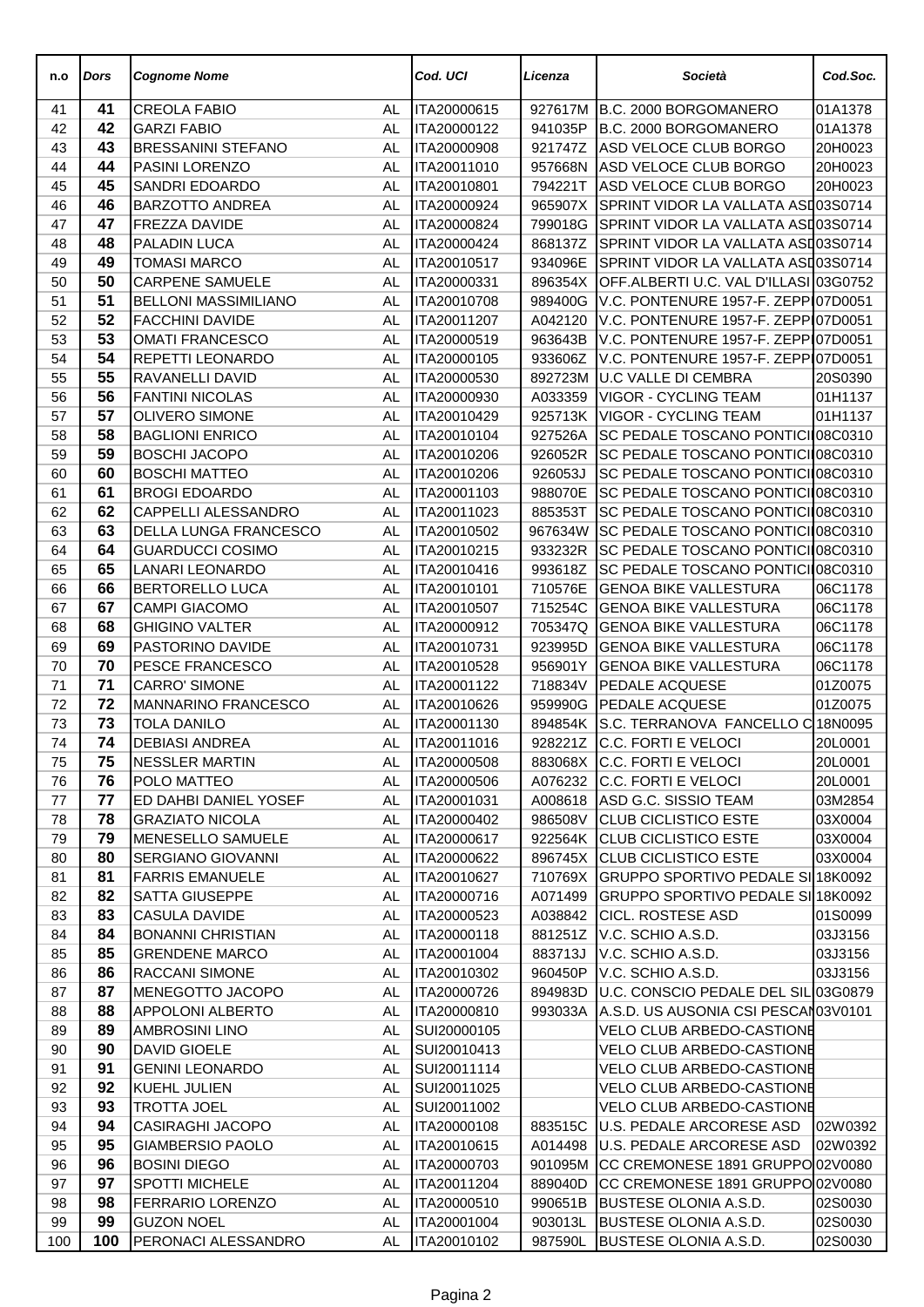| n.o        | Dors       | <b>Cognome Nome</b>                                 |          | Cod. UCI                   | Licenza            | Società                                                              | Cod.Soc.           |
|------------|------------|-----------------------------------------------------|----------|----------------------------|--------------------|----------------------------------------------------------------------|--------------------|
| 101        | 101        | <b>CERRI GIANLUCA</b>                               | AL       | ITA20000716                | 884661X            | TEAM SPREAFICO VELO PLUS                                             | 02U2607            |
| 102        | 102        | <b>COLOMBO ANDREA</b>                               | AL       | ITA20010505                | 927656U            | TEAM SPREAFICO VELO PLUS                                             | 02U2607            |
| 103        | 103        | CUCCAGNA ALESSANDRO                                 | AL       | ITA20000110                | 896471M            | TEAM SPREAFICO VELO PLUS                                             | 02U2607            |
| 104        | 104        | <b>CALZONI WALTER</b>                               | AL       | ITA20010808                | 956617S            | VALLECAMONICA A.S.D.                                                 | 02C2495            |
| 105        | 105        | <b>GHEZA MARCO</b>                                  | AL       | ALB20001202                | A016056            | VALLECAMONICA A.S.D.                                                 | 02C2495            |
| 106        | 106        | <b>PRATO ALESSANDRO</b>                             | AL       | ITA20000131                | 967116P            | VALLECAMONICA A.S.D.                                                 | 02C2495            |
| 107        | 107        | PUTELLI ALESSANDRO                                  | AL       | ITA20000113                | 991540V            | VALLECAMONICA A.S.D.                                                 | 02C2495            |
| 108        | 108        | <b>OPPICI MATTIA</b>                                | AL       | ITA20000507                | A028471            | <b>BUSTO GAROLFO</b>                                                 | 02R0523            |
| 109        | 109        | PARISINI NICOLO'                                    | AL.      | ITA20000425                | 891639Y            | <b>BUSTO GAROLFO</b>                                                 | 02R0523            |
| 110        | 110        | <b>DEBENEDETTI SIMONE</b>                           | AL       | ITA20001218                | 880827N            | S.C. ORINESE A.S.D.                                                  | 02G0808            |
| 111        | 111        | <b>MOTTI ALESSANDRO</b>                             | AL       | ITA20000722                | A046661            | S.C. ORINESE A.S.D.                                                  | 02G0808            |
| 112<br>113 | 112<br>113 | <b>FANCELLU ALESSANDRO</b><br><b>GIANI LEONARDO</b> | AL<br>AL | ITA20000424                | A026182            | REMO CALZOLARI DA MORENO 02Q1397<br>REMO CALZOLARI DA MORENO 02Q1397 |                    |
| 114        | 114        | <b>BASSO GIACOMO</b>                                | AL       | ITA20000511<br>ITA20000217 | 793452S<br>808312D | V.S. ABBIATEGRASSO ASD                                               | 02K0082            |
| 115        | 115        | <b>CESTARI EFREM</b>                                | AL       | ITA20000428                | A031137            | V.S. ABBIATEGRASSO ASD                                               | 02K0082            |
| 116        | 116        | <b>PICCOLO ANDREA</b>                               | AL       | ITA20010323                | 925211L            | V.S. ABBIATEGRASSO ASD                                               | 02K0082            |
| 117        | 117        | <b>CORDIOLI GIANLUCA</b>                            | AL       | ITA20010615                | 919560G            | ASPIRATORIOTELLI-VTFM-CARIO2L1063                                    |                    |
| 118        | 118        | <b>FREDDI MATTEO</b>                                | AL       | ITA20010601                | A009039            | ASPIRATORIOTELLI-VTFM-CARIO2L1063                                    |                    |
| 119        | 119        | <b>TAROLLA MATTEO</b>                               | AL       | ITA20010925                | A008153            | ASPIRATORIOTELLI-VTFM-CARIO2L1063                                    |                    |
| 120        | 120        | <b>FUMAGALLI FEDERICO</b>                           | AL       | ITA20011206                | 913226P            | G.S.GIOVANI GIUSSANESI A.S.D02A0548                                  |                    |
| 121        | 121        | <b>SEKKAK IMAD</b>                                  | AL       | MAR20000504                | A012897            | UC COSTAMASNAGA ASD                                                  | 02E0448            |
| 122        | 122        | PONTI LORENZO                                       | AL       | ITA20000616                | 958182Z            | G.S. PREALPINO A.S.D.                                                | 02H2596            |
| 123        | 123        | <b>PERFETTO MARCO</b>                               | AL       | ITA20000616                | 970235D            | <b>GB JUNIOR TEAM</b>                                                | 02V3776            |
| 124        | 124        | <b>AGAROSSI ANDREA</b>                              | AL       | ITA20011207                | A004228            | S. C. MINCIO-CHIESE A.S.D                                            | 02V3380            |
| 125        | 125        | <b>BELLENTANI ALESSANDRO</b>                        | AL       | ITA20000124                | 720144F            | S. C. MINCIO-CHIESE A.S.D                                            | 02V3380            |
| 126        | 126        | <b>BORINI CHRISTIAN</b>                             | AL       | ITA20010602                | A010113            | S. C. MINCIO-CHIESE A.S.D                                            | 02V3380            |
| 127        | 127        | <b>FORANTE LUCA</b>                                 | AL       | ITA20000806                | 898307B            | S. C. MINCIO-CHIESE A.S.D                                            | 02V3380            |
| 128        | 128        | PEDRETTI PIETRO ZADEO                               | AL       | ITA20000306                | 927295K            | S. C. MINCIO-CHIESE A.S.D                                            | 02V3380            |
| 129        | 129        | <b>PIVA NICOLA</b>                                  | AL       | ITA20010202                | 909616B            | S. C. MINCIO-CHIESE A.S.D                                            | 02V3380            |
| 130        | 130        | <b>USMIGLI MARCO</b>                                | AL       | ITA20000302                | 885245X            | S. C. MINCIO-CHIESE A.S.D                                            | 02V3380            |
| 131        | 131        | <b>ARRIGONI GIOVANNI</b>                            | AL       | ITA20001012                | 806593N            | PEDALE SENAGHESE A.S.D.                                              | 02Q0194            |
| 132        | 132        | <b>BERIZZI LORENZO</b>                              | AL       | ITA20011114                | 711533Q            | U.S. PALADINA S.C. IVAN GOTT 02D0264                                 |                    |
| 133        | 133        | PASTA ROBERTO                                       | AL       | ITA20000512                | 926433C            | U.S. PALADINA S.C. IVAN GOTT 02D0264                                 |                    |
| 134        | 134        | <b>VAVASSORI MATTEO</b>                             | AL       | ITA20000621                | 899550B            | U.S. PALADINA S.C. IVAN GOTT 02D0264                                 |                    |
| 135        | 135        | <b>BIGONI ROBERTO</b>                               | AL       | ITA20000822                |                    | 720672Q CICLI PERACCHI SOVERE A.S.D02V1762                           |                    |
| 136        | 136        | <b>CARRARA CRISTIAN</b>                             | AL       | ITA20001012                | 932333M            | CICLI PERACCHI SOVERE A.S.D02V1762                                   |                    |
| 137        | 137        | <b>CRETTI LUCA</b>                                  | AL       | ITA20010630                | 929280A            | CICLI PERACCHI SOVERE A.S.D02V1762                                   |                    |
| 138        | 138        | <b>MELONI SIMONE</b>                                | AL       | ITA20010619                | 700163P            | CICLI PERACCHI SOVERE A.S.D02V1762                                   |                    |
| 139        | 139        | <b>CHOUYBAT ADAM</b>                                | AL       | ITA20001016                | 960378S            | G.C. ALMENNO ASD                                                     | 02M1634            |
| 140        | 140        | <b>DEFILIPPIS LUCA</b>                              | AL       | ITA20000906                | 797879A            | G.C. ALMENNO ASD                                                     | 02M1634            |
| 141        | 141        | ZARBA' GIOVANNI                                     | AL       | ITA20011202                | 950324A            | <b>G.C. ALMENNO ASD</b>                                              | 02M1634            |
| 142        | 142        | <b>CATTANEO DAVIDE</b>                              | AL       | ITA20000814                | 899133M            | <b>G.S.CICLOTEAM NEMBRO ASD</b>                                      | 02T0130            |
| 143        | 143        | MERIS SERGIO                                        | AL       | ITA20010310                |                    | 913043K G.S.CICLOTEAM NEMBRO ASD                                     | 02T0130            |
| 144        | 144        | <b>ROSSI MIRKO</b>                                  | AL       | ITA20010103                |                    | A078136 G.S.CICLOTEAM NEMBRO ASD                                     | 02T0130            |
| 145        | 145        | <b>BRIONI YURI</b>                                  | AL       | ITA20010329                | 921464N            | POL. ALBANO CICLISMO                                                 | 02S0221            |
| 146        | 146        | <b>GALDOUNE ZAKARIA</b>                             | AL       | ITA20000125                | 715945Z            | POL. ALBANO CICLISMO                                                 | 02S0221            |
| 147        | 147        | PIAZZINI ANDREA                                     | AL       | ITA20010808                | A080893            | POL. ALBANO CICLISMO                                                 | 02S0221            |
| 148        | 148<br>149 | <b>SALVETTI LORENZO</b>                             | AL       | ITA20000112                | 921235Q            | POL. ALBANO CICLISMO                                                 | 02S0221            |
| 149        | 150        | <b>CHIODINI FABIO</b><br><b>LONGA LORENZO</b>       | AL       | ITA20000115<br>ITA20011014 | 880120V            | <b>POL. VALSERIANA ALBINO</b><br>POL. VALSERIANA ALBINO              | 02E3270            |
| 150<br>151 | 151        | <b>PASZCZUK PATRYK PIOTR</b>                        | AL<br>AL | POL20001122                | 929281X<br>A028045 | POL. VALSERIANA ALBINO                                               | 02E3270<br>02E3270 |
| 152        | 152        | PERSICO DAVIDE                                      | AL       | ITA20010401                | 919173Y            | POL. VALSERIANA ALBINO                                               | 02E3270            |
| 153        | 153        | <b>TESSARO HARON</b>                                | AL       | ITA20000618                | 725494Q            | POLISPORTIVA MARCO RAVASI 02D0272                                    |                    |
| 154        | 154        | <b>FUSELLI STEFANO</b>                              | AL       | ITA20011025                | 938071Y            | POLISPORTIVA MARCO RAVASI 02D0272                                    |                    |
| 155        | 155        | <b>AZZOLA DANIELE</b>                               | AL       | ITA20000929                | 951462S            | SAN MARCO VERTOVA ASD                                                | 02W0054            |
| 156        | 156        | CAPITANIO LORENZO                                   | AL       | ITA20001212                | 794418Z            | SAN MARCO VERTOVA ASD                                                | 02W0054            |
| 157        | 157        | MAZZOLA DANIEL                                      | AL       | ITA20000323                | 721495M            | <b>SAN MARCO VERTOVA ASD</b>                                         | 02W0054            |
| 158        | 158        | <b>BORDOLI NICOLA</b>                               | AL       | ITA20010426                | A029651            | TEAM GIORGI A.S.D.                                                   | 02J2143            |
| 159        | 159        | <b>FIENI MARCO</b>                                  | AL       | ITA20011022                | 919270M            | TEAM GIORGI A.S.D.                                                   | 02J2143            |
| 160        | 160        | <b>GIORGI NICHOLAS</b>                              | AL       | ITA20010926                | A052536            | TEAM GIORGI A.S.D.                                                   | 02J2143            |
|            |            |                                                     |          |                            |                    |                                                                      |                    |